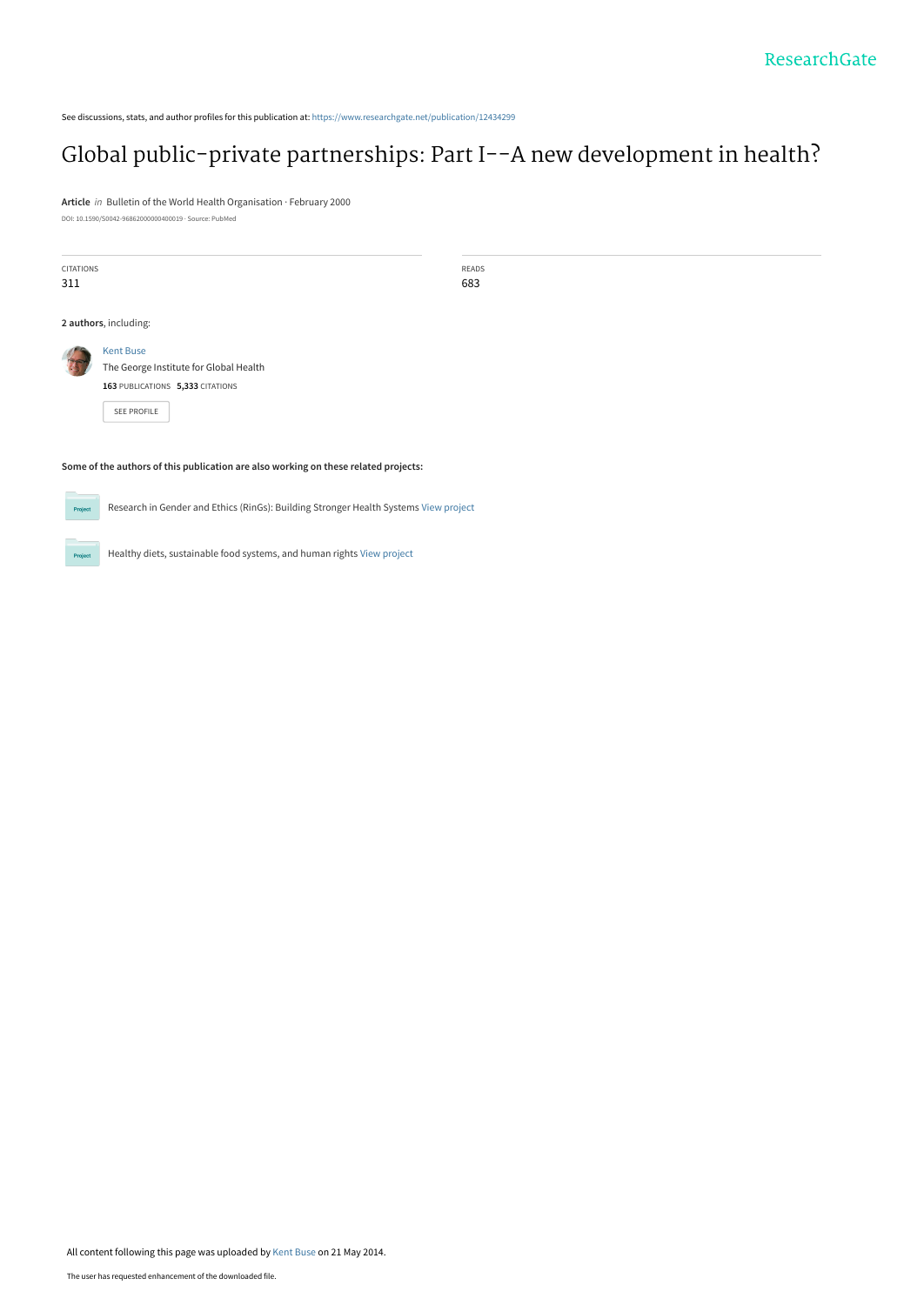# **Policy and Practice**

# Global public–private partnerships: part I – a new development in health?

K. Buse<sup>1</sup> & G. Walt<sup>2</sup>

The proliferation of public–private partnerships is rapidly reconfiguring the international health landscape. This article (part I of two on the subject) traces the changing nature of partnership, and discusses the definitional and conceptual ambiguities surrounding the term. After defining global public–private partnerships (GPPPs) for health development, we analyse the factors which have led to the convergence of public and private actors and discuss the consequences of the trend toward partnership between UN agencies (including the World Bank) and commercial entities in the health sector. Generic factors such as globalization and disillusionment with the UN, and factors specific to the health sector, such as market failure in product development for orphan diseases, are examined. Reviewed are the interests, policies, practices and concerns of the UN, the private-for-profit sector, bilateral organizations, and governments of low-income countries with respect to public–private partnership. While GPPPs bring much needed resources to problems of international health, we highlight concerns regarding this new organizational format. Part II, which will be published in the May issue of the *Bulletin*, presents a conceptual framework for analysing health GPPPs and explores the issues raised.

Keywords: world health, trends; intersectoral cooperation, history; public sector; private sector; United Nations; public policy.

Voir page 558 le résumé en français. En la página 559 figura un resumen en español.

## Introduction

The latter half of the 1990s witnessed a burgeoning number of initiatives involving collaboration between the corporate and public sectors with the purpose of overcoming market and public "failures" of international public health, using global public– private partnerships for health development. One example of such a partnership is provided by the International AIDS Vaccine Initiative, incorporating a range of public and private interests which have undertaken to share the risks, costs and benefits of research into an effective vaccine against human immunodeficiency virus (HIV). While such partnerships bring major resources into the international public health arena and have the potential to benefit large populations, they also blur the traditional distinctions between the public and private sector's aims and responsibilities.

This is the first of two articles in which we explore global public–private partnerships. In part I

<sup>2</sup> Health Policy Unit, Department of Public Health and Policy, London School of Hygiene and Tropical Medicine, Keppel Street, London, England.

Ref. No. 99-0240

we review the concept of partnership and delineate what we mean by global public–private partnerships (GPPPs) for health development. We then turn to the context from which these partnerships are emerging, focusing particularly on changes confronting the United Nations and the corporate community during the 1990s. Part II, which is scheduled to appear in the next issue of the *Bulletin*, discusses a conceptual framework for understanding the different forms of global public–private partnership in the health sector, and explores the implications of GPPPs for the 21st century, looking at issues of governance and equity.

## What are GPPPs for health development?

The notion of partnerships for development cooperation is not new. As early as 1969, the Pearson Commission on International Development considered the nature of partnership between donors and recipient countries. The Commission suggested that the formation of a partnership requires the specification of reciprocal rights and obligations, and the establishment of clear objectives that are beneficial to both parties (1). Subsequently, numerous definitions have been proposed to characterize what partnership means, focusing on objectives, responsibilities and gains. The essence of partnership is ''a relationship

<sup>&</sup>lt;sup>1</sup> Division of International Health, Department of Epidemiology and Public Health, Yale University School of Medicine, 60 College Street, P.O. Box 208034, New Haven, CT, 06520-8034, USA

<sup>(</sup>e-mail: kent.buse@yale.edu). Correspondence should be addressed to this author.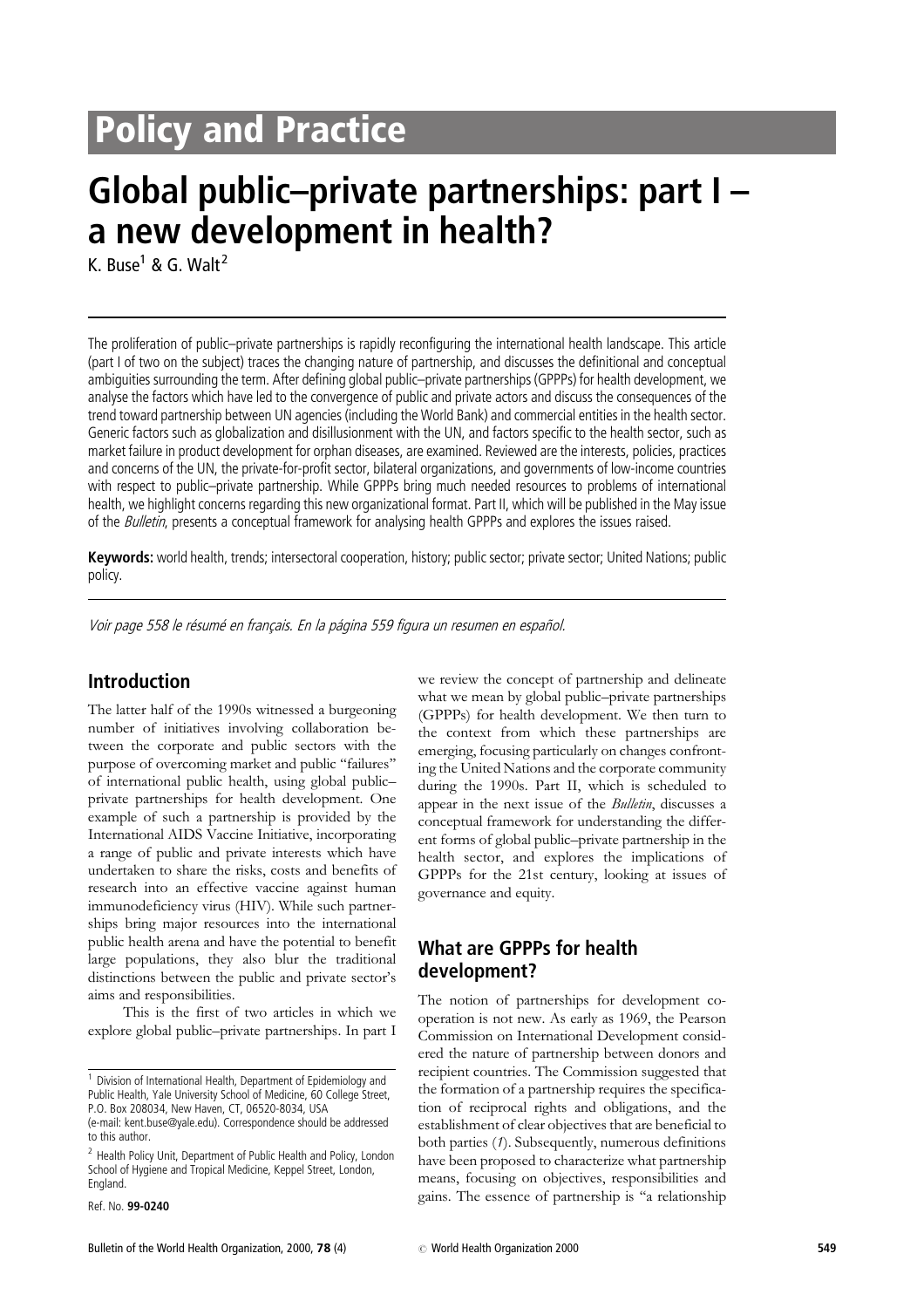based upon agreement, reflecting mutual responsibilities in furtherance of shared interests'' (2). In the health sector, WHO describes partnership as a means to ''bring together a set of actors for the common goal of improving the health of populations based on mutually agreed roles and principles'' (3). In this definition, agreement on key principles is thought to be crucial, as well as the maintenance of a balance of power between the parties, to enable each to retain its core values and identities. WHO proposes that these core ethical principles should include the following: beneficence (should lead to public health gain); nonmaleficence (must not lead to ill-health); autonomy (should not undermine each partner's autonomy); and equity (benefits should be distributed to those most in need) (4).

Some definitions add an operational element by envisioning a partnership as ''a collaborative relationship between entities to work toward shared objectives through a mutually agreed division of labour'' (5). This type of partnership may also include ''a mechanism to assess success and make adjustments" (5); or "an agreement to work together to fulfil an obligation or undertake a specific task by committing resources and sharing the risks as well as the benefits'' (6).

However, although partnership is often defined as having some or all of the above features, the term suffers from a lack of specificity. Although donor–recipient relations remain the dominant partnership focus, for many aid agencies the basis of these relations has today moved away from geopolitical or historical relations towards more selective recipient–partner commitments, longer time horizons, responsiveness to recipient priorities and equality, as expressed through sector-wide approaches (5, 7, 8). Nongovernmental organizations (NGOs) still talk of community groups as their dominant partners, but are increasingly exploring the implications of partnership with the corporate sector (9). The secondment of private sector staff to multilateral organizations, such as the secondments from Merck & Co. and the World Self Medication Industry to WHO's Tobacco Free Initiative, has also been described as a partnership (10).

If the notion of partnership is non-specific, so is the definition of partner. The Global Forum for Health Research (11) defines a partnership as "... a group of allies sharing the goals, efforts and rewards of a joint undertaking''. Allies, however, may bring different levels of knowledge, expertise, and finance to partnerships, which could be complementary but might also bestow different levels of influence. Allies may use different terms to describe themselves: as partners in a partnership to one audience and as donors to another. The International AIDS Vaccine Initiative describes itself as having just five partners, but has an additional 17 organizational donors (not including many individuals). The role of any one partner may change over time, from active to passive. Partners may be defined by organization or individual, and might also be involved at different levels within the partner-

ship. For example, although the corporate sector might not be involved in the governing bodies it may act as an integral partner at a task force, expert committee or other level. This was seen in the Children's Vaccine Initiative, where the private sector was involved only at the operational level (12).

Although a GPPP might refer to a relationship between just two parties (e.g. a fund-raising venture between UNICEF and TransContinental Hotels), we have focused on partnerships which involve more than two partners because these are more complex forms of new global partnership, and less is known about them. For example, in pursuing partnerships, industry has tended either to establish a foundation, or to work through an existing or new non-profit organization in order to interface with its public sector partners. Thus Merck & Co. involved the Task Force on Child Survival and Development<sup>a</sup> in its Mectizan Donation Program, as did Glaxo Wellcome for their donation of Malarone (atovaquone) (13, 14). Many of these partnerships also include bilateral or civil organizations, including academic or other research institutes, ministries of health or indigenous NGOs in developing countries.

This article also focuses mainly on partnerships related to drugs and vaccines developed and applied to infectious diseases, because this is the area where the greatest partnership activity has taken place. However, GPPPs are emerging in a number of additional health-related fields, including tobacco dependence (15) and contraceptive technology development (16).

It is beyond the scope of this article to characterize partnerships on the basis of the definition of partner or to specify what level of involvement is required to be considered a partner, but this remains an important area for research. Instead, we explore specific forms of partnerships that are global in scope and involve collaboration between public and private-for-profit organizations in the health sector. We define a health GPPP as a collaborative relationship which transcends national boundaries and brings together at least three parties, among them a corporation (and/or industry association) and an intergovernmental organization, so as to achieve a shared health-creating goal on the basis of a mutually agreed division of labour.

## Why have partnerships emerged? Background

Until the late 1970s, there was minimal collaboration between private and public sectors within the UN or international development system, and relationships were often abrasive, with little trust on either side. Partnerships that did exist were largely limited to

<sup>&</sup>lt;sup>a</sup> Task Force on Child Survival and Development is itself a partnership between WHO, UNICEF, UNDP, the World Bank and the Rockefeller Foundation with the secretariat based at the Carter Center, Atlanta, GA, USA.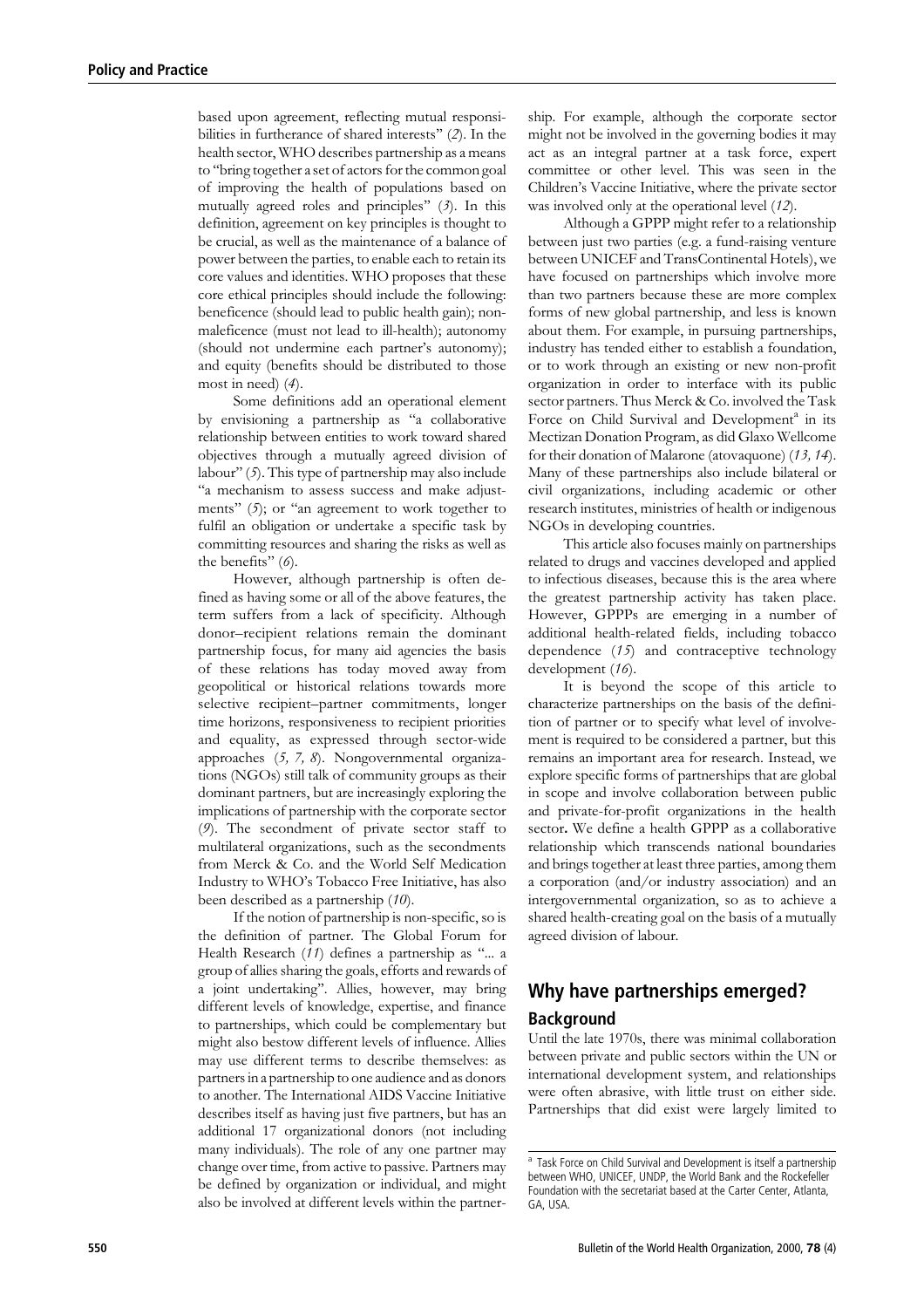public sector relationships between donor agencies and recipient country governments  $(5)$ . Although the UN Charter allowed for suitable arrangements for consultation with non-governmental, not-for-profit organizations, the relationship between UN agencies and NGOs in the 1960s hardly constituted partnerships. Consultation was formal, sometimes challenging, with NGOs often being described as ''pressure groups'' (17).

By the late 1970s and early 1980s, as neoliberal ideologies influenced public policy and attitudes, relationships began to change (18). Influential international organizations acknowledged and championed a greater role for the private sector (19). Donors looked beyond the state for collaborators in project work, and began to form broader relationships. For example, the World Bank adopted its first Operational Policy Note on NGOs in 1981, and established an NGO–World Bank committee in 1982 and a central NGO Unit in the mid-1980s. Donor agencies channelled increasing funds through NGOs and by 1998 a total of 15% of total overseas development aid was filtered through NGOs (20). Joint action between UN agencies such as UNICEF and WHO, and NGOs such as the Baby Food Action Network, challenged industry over the International Code on Breast-milk Substitutes and essential drugs policies (21, 22). While some of these encounters were initially conflict-ridden and characterized by distrust, by the end of the 1980s polemics had given way to tentative explorations of ways to link up NGOs, industry and the public sector. Fig. 1 illustrates the shift in private and public roles.

Entente between private-for-profit (corporate) and public sectors in particular, was the result of a number of changes in the context of international cooperation for health. First, the 1990s were marked by an ideological shift from ''freeing'' to ''modifying'' the market. While many claim that the ''age of medicine as a pure public service is over'' (23), most advocates of free markets have moderated their position, seeing a continuing role for the public sector, particularly within the area of health where markets are often inefficient and equity is harder to achieve (24). A World Bank official, for example, noted that ''where drugs are concerned, a pure market mechanism generally does not work... we are therefore not really speaking of creating a pure market situation, but a modified market mechanism incorporating a whole series of safeguards to protect all the parties concerned'' (25).

This ideological shift is not based solely on economic philosophy but also on changes to the prevailing sociopolitical orthodoxy. In the United Kingdom, New Labour's "third way" ethos exemplifies a form of neocorporatism<sup>b</sup> in which a variety of stakeholders, including private sector representatives, are believed to have a legitimate say in public

Fig. 1. Shift in private and public relationships. (Shown is the shift in the relationships between organizations over this time, with the gradual convergence of the public and private-for-profit sectors after an initial period marked by discreet or minimal collaboration, to an era in which linkages were forged more openly, to current full-scale enthusiastic endorsement of partnership).



policy-making (27). In the context of this ideological shift, it has been suggested that the UN may see the benefits of industry partnership as ''re-legitimizing'' the UN and thereby enabling it to regain a more central position in global policy-making. For example, the Corporate Europe Observatory argues that ''... working with the International Chamber of Commerce diversifies the UN's image, which in some countries, including the United States, is not ideal''.

## Influential factors in the emergence of GPPPs

The second contextual shift that has created fertile ground for GPPPs, is the growing disillusionment with the UN and its agencies. Concerns about the effectiveness of the UN, including increasing evidence of overlapping mandates and interagency competition, led directly towards the establishment of partnerships to deal with specific and limited issues. The Task Force on Child Survival and Development, which represents an early partnership established between a number of UN agencies and the Rockefeller Foundation, emerged out of impatience with the rivalry between WHO and UNICEF over primary health care, differences in approaches,

 $<sup>b</sup>$  As early as 1987, Peters (26) described the corporatist nature</sup> of GPPPs (i.e. a form of third party government).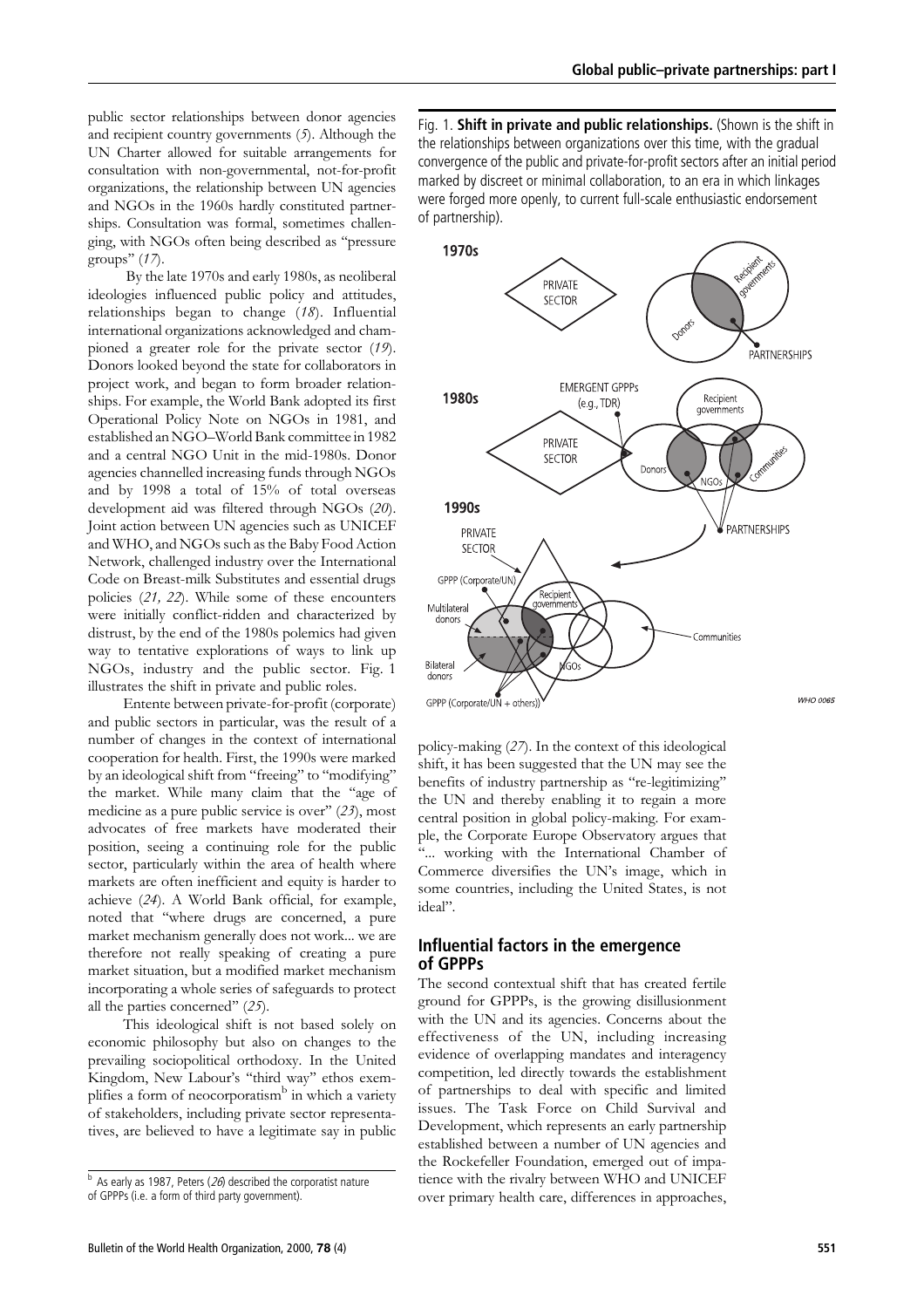and the perception of WHO's lack of progress on immunization (28). Partnerships that are housed outside the UN bureaucracy are viewed as a way of getting things done, and, when industry is involved, getting things done efficiently. Discussions surrounding the establishment of the Medicines for Malaria Venture (a public–private drug research partnership) led to agreement that ''the organization should run as a not-for-profit-business and be based on operational paradigms of industry, not the public sector" (29).

Negative perceptions of UN effectiveness have provided financial impetus for partnerships in that donors have imposed a policy of zero real growth in UN budgets and shifted toward supplementary (i.e. voluntary and earmarked) funding. These funding trends have made GPPPs attractive to the UN: resources provided by the private sector ''are more than welcome; they are necessary" (30).

Third, there has also been an increasing recognition that the determinants of good health are very broad and the health agenda is so large that no single sector or organization can tackle it alone. Emerging health problems required a range of responses beyond the capacity of either the public or private sectors working independently, and therefore bridges had to be built between them (31). Some specific health threats are so formidable that single sectors are unlikely to have the necessary resources (political, technical and scientific) to address them (e.g. the development of vaccines against malaria or acquired immunodeficiency syndrome (AIDS)).

The previous point relates to a new appreciation and explicit understanding of how the actions of one sector affect the ability of the other to achieve its goals, and how partnership can result in win-win interactions between private and public actors. There was, for example, an ''honest recognition by the public sector'' of the ''unique, unrivalled monopoly'' of the pharmaceutical industry in drug and vaccine development: ''They own the ball. If you want to play, you must play with them" (32). Batson has demonstrated how the public sector's maximization of the role of immunization is ''inextricably linked'' to the decisions or behaviour of the vaccine-pharmaceutical industry, and conversely how the behaviour of industry is conditioned by the signals sent out by major public sector players (33). She has argued that UNICEF's centralized procurement of developing countries' vaccines for the Expanded Programme on Immunization (EPI) ensured low prices, but also signalled that the public sector was not interested in encouraging pharmaceutical companies to invest in research and development for new vaccines that might benefit poor countries.

Changing markets and technology have heightened this appreciation of inter-dependence. In particular, new developments in biotechnology are making drug and vaccine discovery and development increasingly expensive (34, 35), as are changes in intellectual property rights (36). Concomitantly, extensive consolidation of the pharmaceutical industry has led to greater competition within companies thus increasing the opportunity costs associated with investment in tropical diseases  $(37–39)$ . These changes have encouraged some health advocates to explore ways in which public and private decision-makers could join forces to develop and provide health promoting goods to developing countries at an affordable price, while minimizing risk and guaranteeing a return to the private sector.

Emerging avenues include the concept of tiered pricing for products, e.g. the Children's Vaccine Initiative which championed the idea that EPI vaccines should be available to public sector programmes at prices reflecting the countries' ability to pay (40, 41); guaranteeing markets to encourage drug/ vaccine discovery and commercialization, e.g. the International AIDS Vaccine Initiative proposed an International HIV/AIDS Purchase Fund that would provide loans to low-income countries for HIV vaccine purchase once one is developed (42); and public sector assumption of risks associated with drug/vaccine development in exchange for intellectual property rights – e.g., the Medicines for Malaria Venture, which provides public resources to private drug companies to develop promising drug candidates (29).

Economic globalization may also have provided impetus to the private sector to enter into partnerships with the UN. ''Business believes that the rules of the game for the market economy, previously laid down almost exclusively by national governments, must be applied globally if they are to be effective. For that global framework of rules, business looks to the United Nations and its agencies" (43).

### GPPPs and the corporate sector

The trend towards GPPPs may be related to the change in public attitudes and the growing response of the private sector to concerns and vocal demands for corporate responsibility and accountability. Corporations themselves have realized their need to take into account broader responsibilities to society (44). This recognition has been stimulated by the strength of consumer, environmentalist, and other civil society group actions in industrialized countries, which have challenged international companies' policies in a number of spheres and won considerable concessions (45). For example, the announcement by Monsanto in late 1999 that it would not be pursuing sterile seed technology because of public concern about such developments (46).

GPPPs can improve corporate image. One company executive explained that public pressure was of highest consideration in terms of why his company sought partnerships with the public health sector (47). The positive experience of Merck's donation of Mectizan (ivermectin) to onchocerciasis control programmes in a number of countries where it is endemic played an extremely important role in stimulating further ''pharmaco-philanthropy'' (48).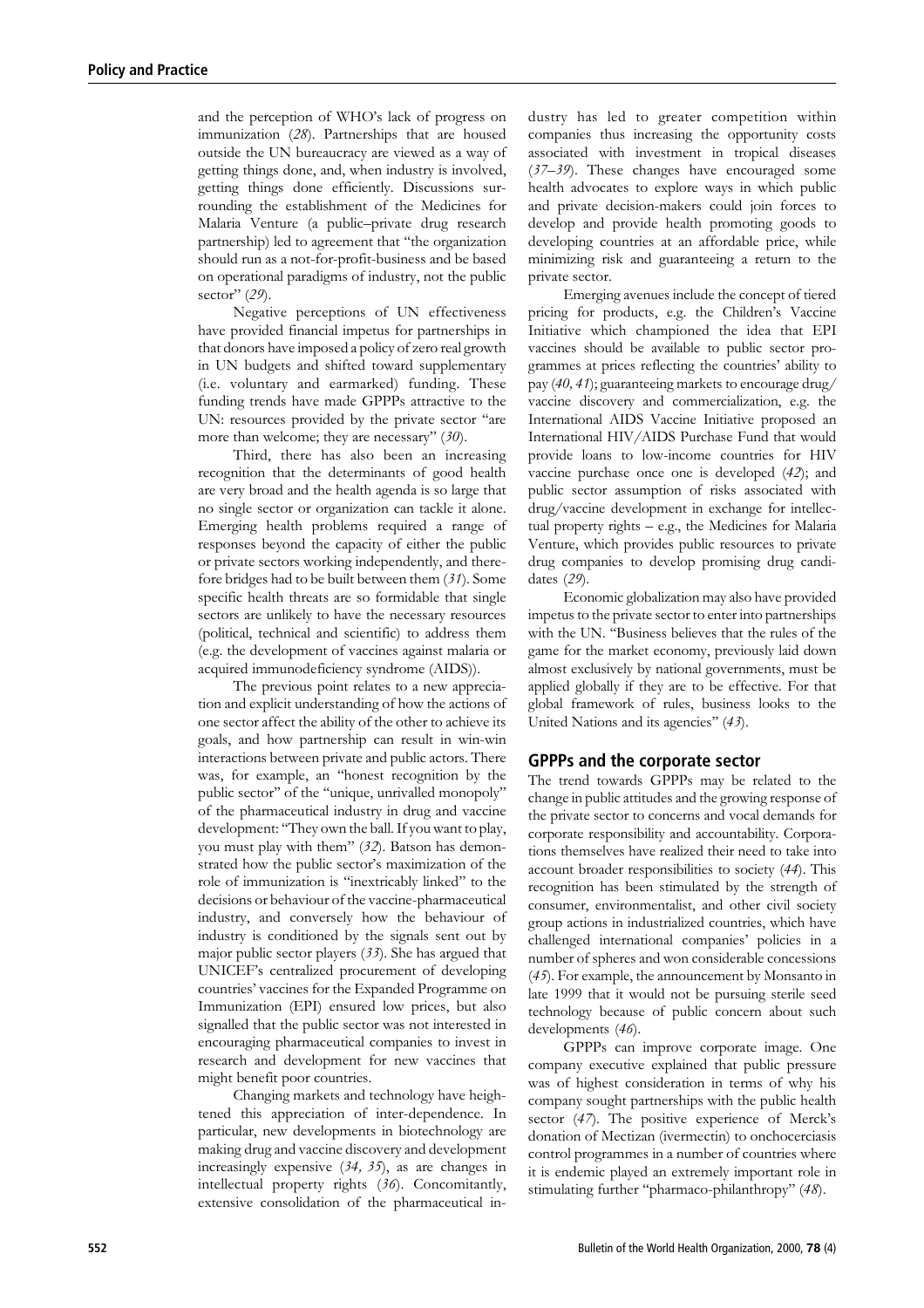## The context of global public–private partnerships

This section analyses the perspectives of the United Nations system, industry, bilateral donors and recipient governments with respect to GPPPs. Box 1 summarizes UN perspectives on the benefits of partnership.

## Box 1. United Nations interests in global public-private partnerships

- 1. Harness private sector for human development perception that public sector cannot single-handedly bring about successful sustainable development.
- 2. Bestow legitimacy on United Nations being seen to involve industry in the affairs of the UN may win it support among various constituencies (e.g., American Congress).
- 3. Bestow authority on United Nations public–private partnerships fit closely with current third-way politics (i.e. corporatist political theory involving industry as a stakeholder in the affairs of the UN may harness industrial support for its work).
- 4. Enable the UN to fulfil its functions and mandates in light of zero real growth budgets, financial, material, technical and other assistance from the private sector may allow the UN and its agencies to meet its commitments.
- 5. Enable the UN agencies to leverage financing and advice from the private sector - in furtherance of UN mandates.

## United Nations

In today's interdependent world, the United Nations and the private sector need each other.

UN Secretary-General Kofi Annan (49) In 1998, Kofi Annan addressed the World Economic Forum on his overhaul of the UN, describing it as a 'quiet revolution' which would enable it ''to face the challenges of a new global era'' and place it in ''a stronger position to work with business and industry'' (50). He also indicated that a fundamental shift had occurred whereby the United Nations, which once dealt only with governments, recognized ''that peace and prosperity cannot be achieved without partnerships involving governments, international organizations, the business community and civil society.''

Shortly thereafter, Kofi Annan met with representatives of the International Chamber of Commerce (ICC), which produced a joint statement on common interests, proposing that ''broad political and economic changes have opened up new opportunities for dialogue and cooperation between the United Nations and the private sector" (51). Two main areas were suggested: establishing an effective regulatory framework for globalisation; and raising the productive potential of poor countries by promoting the private sector. Within this context, there was a call to ''intensify the search for partnerships.''

A year later, Annan reiterated his case to industry and the UN, proposing that industry and the UN enter into a ''global compact of shared values and principles, which will give a human face to the global market'' and broadened the sphere of mutual interests to human rights, labour standards and environmental practice (52). The ICC responded positively, but not surprisingly, suggesting that the compact address a fourth value: ''the economic responsibility incumbent upon any company to its customers, to its employees and to its shareholders" (53).

## United Nations Conference on Trade and Development (UNCTAD)

UNCTAD is the principle organ of the United Nations in the field of trade and development. Its goals are to maximize the trade, investment, and development opportunities of developing countries and to assist them to face the challenges of globalization. In 1999, UNCTAD launched a partnership initiative with industry through which UNCTAD and ICC would work jointly to produce investment guides for six low income countries with the aim of encouraging greater foreign direct investment. In each country a large transnational corporation will sponsor the effort (54). According to Maria Cattaui, the Secretary-General of ICC, ''the project gives practical expression to the closer working relationship between ICC and the UN system" (55). As a result of UNCTAD involvement with the ICC, however, concern has been voiced that UNCTAD is "losing its direction and spirit" (54).

## United Nations Development Programme (UNDP)

### A strong relationship exists between sustainable human development and the growth of shareholder value.

UNDP (56)

In support of Kofi Annan's aims of closer UN– industry cooperation, UNDP is planning the Global Sustainable Development Facility (GSDF). This aims to bring together leading corporations and UNDP in an effort to ensure the inclusion of two billion new people in the global market economy by the year 2020 (56). GSDF will be established as a separate legal entity outside the UN system and will be ''primarily governed by participating corporations and will benefit from the advice and support of the UNDP through a special relationship'' (56). It will be funded mainly through contributions from the participating corporations. While GSDF's activities will be determined by its participants, UNDP anticipates that these would include developing products and services adapted to the emerging markets of the poor. According to UNDP, involvement of industry in the initiative will bring sponsoring corporations the following benefits: ''governmental and institutional contacts at the highest levels... valuable insights into local conditions... worldwide recognition for their corporation... a specially designed logo for the GSDF initiative, highlighting its special relationship with the UNDP'' (56). As of March 1999, 16 corporations had joined project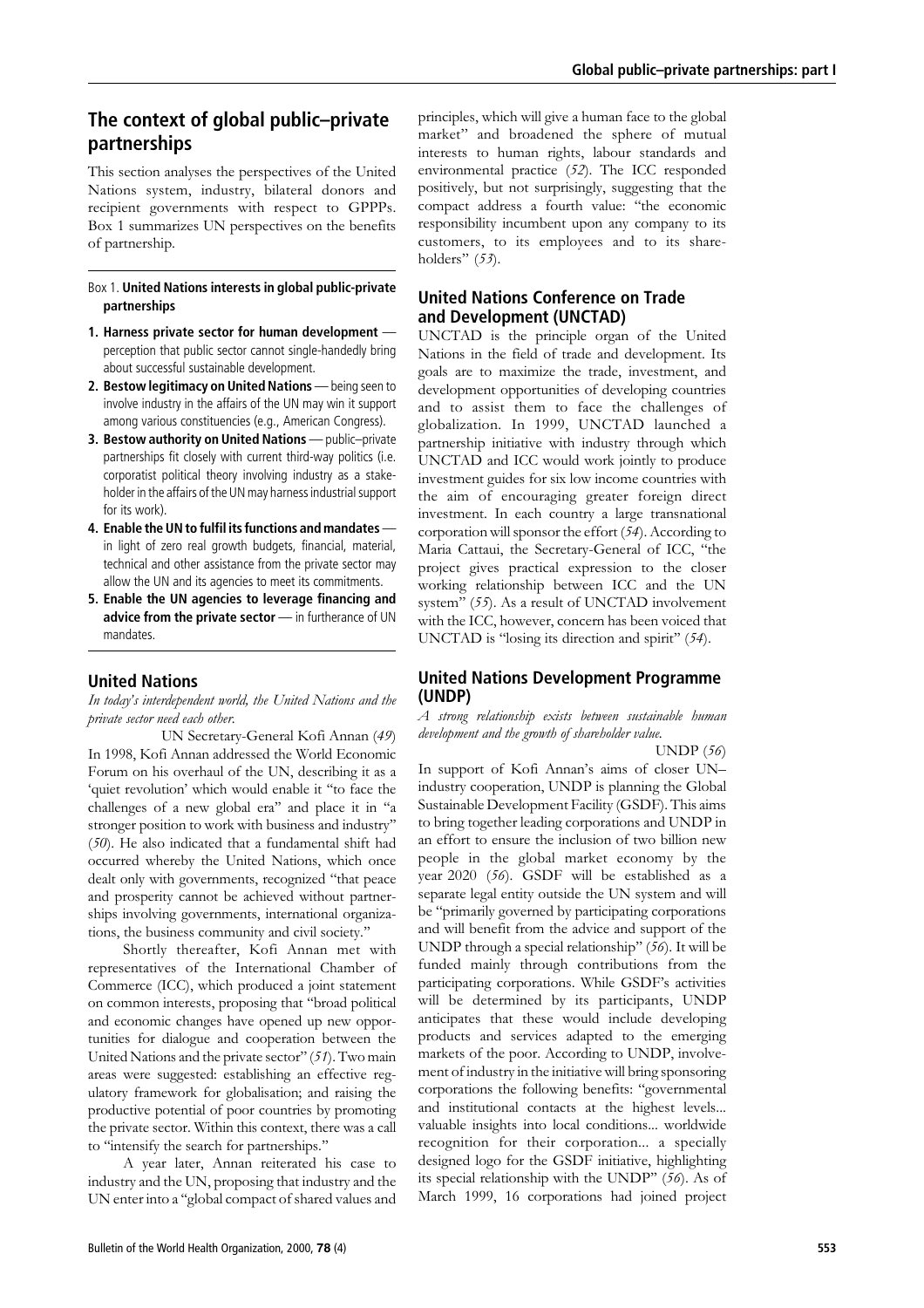discussions. Each of the firms provided UNDP with US\$ 50 000 for the project's design and a number had agreed to be represented on a steering committee and to act as special advisors.

Critics allege that the companies (many accused of labour, environmental and human rights abuses) are seeking to greenwash their reputations through association with the UNDP (57). Public interest groups assert that ''the GSDF joint venture raises the spectre of UNDP programs and priorities increasingly being diverted to serve corporate shareholder interests rather than those of the poor'' (58). It has also been argued that the GSDF dodges a number of UNDP's own fund-raising guidelines (59). The guidelines prohibit donors from advertising their ties to UNDP, as this might imply UNDP endorsement of their goods, and stipulate that donors' ''past and present operations must not be ethically, socially or politically controversial.'' Apparently these conditions were not applied in the case of the GSDF. One columnist has argued that initiatives such as the GSDF will exacerbate the UN's dependence on fickle donors while threatening its integrity and independence (60).

## United Nations Children's Fund (UNICEF)

UNICEF claims that it ''has the most extensive corporate involvement of any single UN body'' (61). Many of its partnerships are limited to fund-raising and mutual image enhancement but UNICEF is also involved in a number of health sector GPPPs. The Global Vitamin A Partnership provides one example. This partnership includes WHO, US Agency for International Development (USAID), Canadian International Development Agency (CIDA), United Kingdom Department for International Development (DFID) as well as companies which fortify foods such as Kellogg's, and Procter & Gamble (62).

Despite, or perhaps because of, UNICEF's prodigious engagement in public–private partnerships, UNICEF's Executive Director, Carol Bellamy, acknowledges that ''it is dangerous to assume that the goals of the private sector are somehow synonymous with those of the United Nations, because they most emphatically are not" (63). She urges UN agencies to ''carefully and constantly appraise their relationship'' with private businesses motivated by profit. This entails ''identifying organizations whose behaviour, on balance, shows evidence of a willingness to exercise corporate responsibility.'' Bellamy is also emphatic that the relationship should not be focused solely on money as industry's comparative advantage may lie in knowledge and experience.

### World Bank

Priority will be given to leveraging our finance and advice by partnership with others — thus developing a more selective approach to our business.

World Bank (5) The World Bank has long advocated the need for enhanced participation by the private sector in

national development. A recent World Bank discussion paper re-affirmed that ''there is a growing recognition that the private sector has a direct stake — along with governments, the civil society, and donors — as a partner for development"  $(5)$ . The World Bank reasons that if national development planning fails to include private sector input, it ''would severely erode goodwill''. It also contends, in line with the UN Secretary-General, that there has been a paradigm shift. ''We are moving from a world in which the state had sole responsibility for public good and business maximized profits independently of the interests of society at large, to a world where success depends on the close synergy of interests among business, civil society and the state'' (64). Specifically, the role of industry has expanded into domains traditionally held by government, which entails not only increased responsibility toward the community but also a more explicit recognition that the interests of the firm and society are intertwined. The World Bank views GPPPs as an ''emerging development methodology;'' an approach to development which aims to modify the market.

Among the stated reasons for the World Bank's interest in public–private partnerships is the potential that they offer for leveraging its finance and advice. Among the activities supported by the World Bank is a three-year initiative to establish an informal global network of business, civil society organizations and state entitled Business Partners for Development (BPD). Through support and analysis of a number of selected partnerships, the BPD aims to learn lessons so as to foster more and more successful partnerships. As such, the initiative, will provide ''a powerful additional instrument for the World Bank's advisory services to governments, particularly as they relate to social consequences of privatization" (65). Hence, from the World Bank's perspective, successful GPPPs provide another means to ameliorate the negative effects of its privatization policies.

### World Health Organization (WHO)

We need open and constructive relations with the private sector and industry.

Gro Harlem Brundtland, WHO Director-General (66) Gro Harlem Brundtland has suggested that a strategic objective of WHO is "to be more innovative in creating influential partnerships'' because the "broad health agenda is too big for WHO alone"  $(67)$ . A WHO press release argued that through partnerships ''we can enhance significantly our ability to mobilize social, political and, therefore, financial support for health development and international health cooperation" (68).

A WHO Working Group identified a number of issues that must be addressed in developing partnerships with the corporate sector so as to ensure WHO's reputation as an impartial holder of health values  $(3)$ . This included the articulation of WHO policy regarding the particular industry and the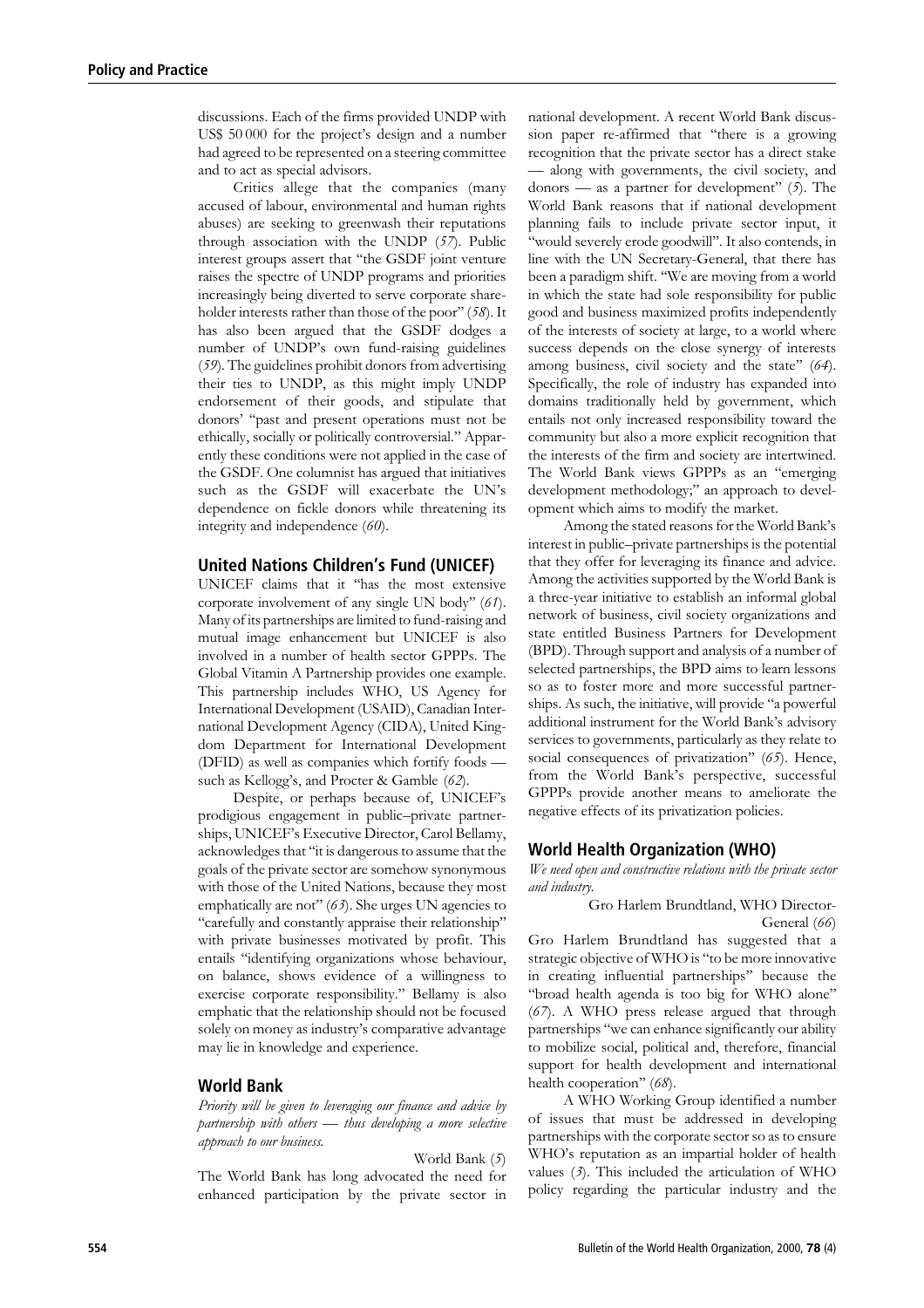individual company, as well as considering the appropriateness of the proposed activity. In terms of individual activities, the Working Group was concerned that procedures be established to ensure that real or perceived conflicts of interest are avoided, in particular that: ''(a) final normative decisions are free from undue influence; (b) industry funding is not used for salaries of staff involved in normative decisions; (c) consultations and other normative activities never have their majority financing from the concerned industry.'' How feasible it will be to follow these procedures in practice will be of importance to the outcomes of partnerships with the private sector.

The Working Group also outlined the following risks inherent in partnering with the corporate sector: WHO's reputation as impartial holder of health values may be tarnished by association with certain products; WHO's judgement on a particular product or service may be impaired due to financial considerations and the relationship with sponsor; and WHO involvement with a specific company is perceived as acceptance of unhealthy products, etc. (3). In June 1999, WHO issued draft and provisional guidelines governing its collaboration with the private sector; these included the proposal that future collaboration with commercial entities would be subject to review by the WHOEthics Committee and a newly established Committee on Private Sector Collaboration (4).

As part of its partnership strategy, WHO has established a Working Group with pharmaceutical industry representatives. According to WHO, the group will attempt to overcome obstacles to drug access ''through improved cooperation between the public and private sectors" (69). WHO has entered into a significant number of GPPPs and the great majority of the health partnerships described in part II of this article (70) have some degree of WHO involvement.

## United Nations Joint Programme on HIV/AIDS (UNAIDS)

UNAIDS is itself an interagency partnership of its seven co-sponsoring UN agencies. Its strategic approach is based on partnership and includes a corporate sector initiative which seeks corporate funds and involvement in UNAIDS activities.

UNAIDS has joined in a number of health GPPPs, including some which are loose coalitions $\text{c}$ and others which are more tightly governed. The lastmentioned includes the UNAIDS HIV/AIDS Drugs Access Initiative (also known as Bridging the Gap), which was launched in November 1997. During the two-year pilot phase, four developing countries agreed to improve their health infrastructure to

Bulletin of the World Health Organization, 2000, 78 (4) 555 September 2008, 565 September 2012 555 September 2013

ensure the effective distribution and use of HIV/ AIDS related drugs, while participating pharmaceutical and diagnostic companies were to subsidize the purchase of these drugs (72). Under the scheme, a national HIV/AIDS drugs advisory board was to be established in each of the pilot countries and the pharmaceutical companies were to establish and fund a non-profit company to act as a clearing house for drug orders and imports. UNAIDS was to provide US\$ 1 million for, among other things, oversight of the advisory boards. UNAIDS asked each company to donate US\$ 25 000 ''in each pilot country to help fund an independent body that would buy AIDS drugs at steep discounts and closely monitor their administration to avoid misuse and theft'' (72).

UNAIDS officials found that ''while sympathetic to the problem, the companies were uncomfortable'' with introducing tiered drug pricing in African countries. In the opinion of UNAIDS, ''it appeared that the world drug industry was principally concerned with protecting huge AIDS drug profits in the US and Europe" (73). The first company to join the partnership was Glaxo Wellcome, which lowered prices of AZT (zidovudine or Retrovir) by about twothirds for Uganda and Côte d'Ivoire in June 1998. Critics suggested that this act of apparent generosity was linked to the fact that the patent on AZT is to expire in 2005 and that the company wanted to maintain sales (74). By mid 1998, Bristol–Myers Squibb, Organon Teknika, Glaxo Wellcome, Hoffman–La Roche, and Virco NV were all partners in Bridging the Gap.

In 1998, UNAIDS entered into a partnership with the Female Health Company in an effort to make female condoms more readily available in developing countries (75). The partnership consists of a preferential pricing agreement negotiated between UNAIDS and the company, for use in public sector programmes in developing countries. While the condom is sold for between US\$ 2–3 in the industrialized world, under the agreement it is sold for US\$ 0.50–0.90 in participating countries (76). In phase one, during 1998, the partnership covered 16 countries. Phase two, which began in 1999, aims to expand coverage of the programme dramatically.

A more prominent GPPP (Securing the Future) was announced by UNAIDS on 6 May 1999, with Bristol–Myers Squibb making a commitment of US\$ 100 million over five years to improve HIV/AIDS research and outreach in Botswana, Lesotho, Namibia, South Africa, and Swaziland. This represents a partnership between Bristol–Myers Squibb, governments, UNAIDS, the Harvard AIDS Institute and a number of schools of medicine. It is not clear what role UNAIDS will play. Although Bristol–Myers Squibb produces three AIDS drugs, the partnership does not include drug donations but will fund research trials, the training of physicians and provide support via NGOs to improve prevention and treatment programmes. The partnership will ''complement the broader efforts of governments" (77).

 $\epsilon$  In an effort to coordinate corporate responses to the AIDS epidemic. UNAIDS has played a key role in establishing the Global Business Council on HIV/AIDS which was launched in October 1997. The Council is a separate, independent body composed of a group of major corporations and business associations with which UNAIDS works closely (71).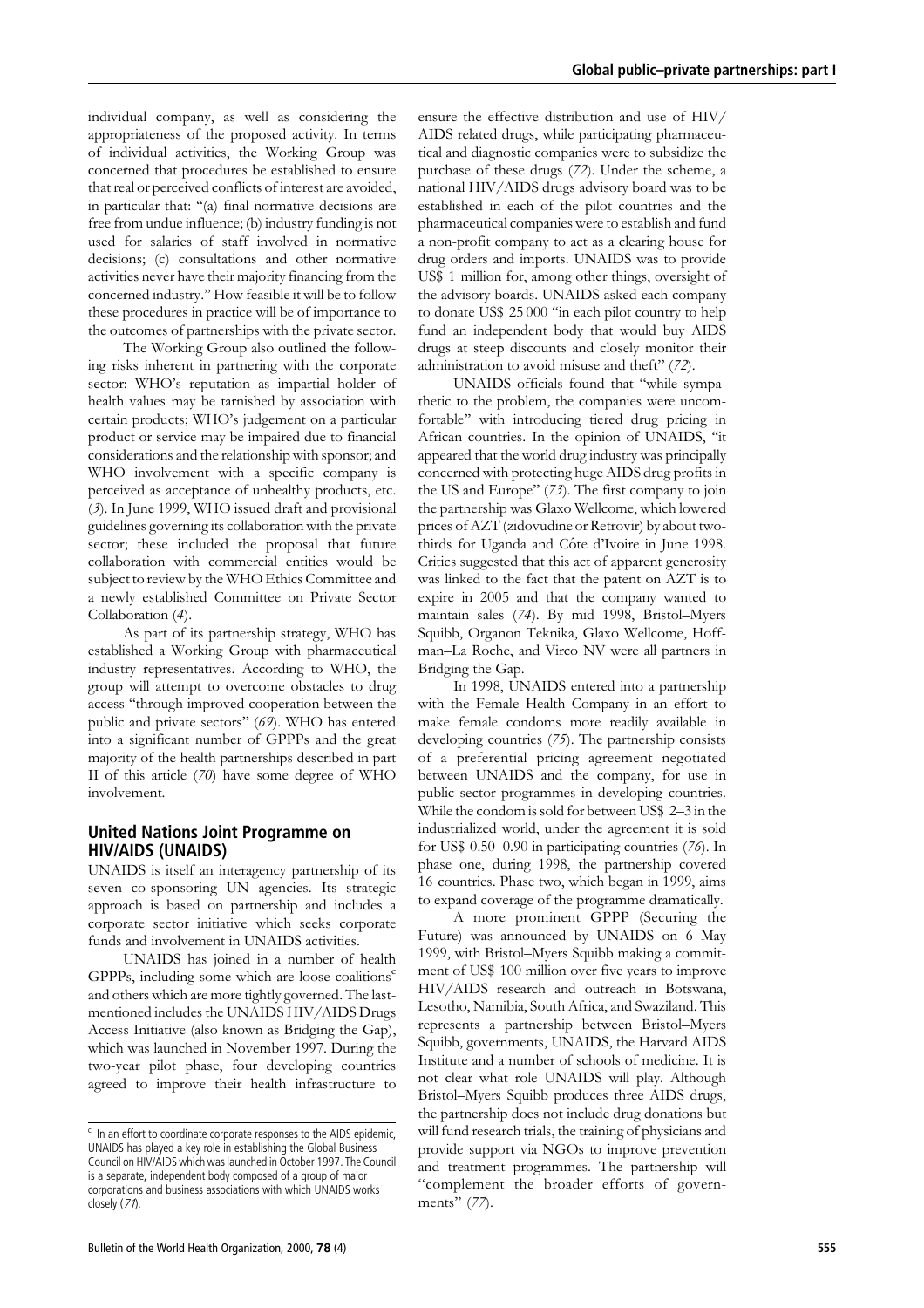## Global business

The role and influence of GPPPS in the global business arena is summarized in Box 2.

## Box 2. Industry's interests in global public-private partnerships

- 1. Increased influence in the global arena affords opportunity for involvement in the articulation, interpretation and implementation of global rules governing trade, health standards and reform of the UN.
- 2. Increased influence at the national level the use of United Nations system to gain access to policy-makers, institutions, information, etc (including proximity to regulatory process).
- 3. Direct financial benefits tax breaks; market identification, development, penetration and manipulation.
- 4. Brand and image promotion increased global recognition; improved image through association with United Nations.
- 5. Increased authority and added legitimacy through association with UN.
- 6. Enhanced corporate citizenship.

## International Chamber of Commerce (ICC)

There is no intention on the part of business to usurp the democratic function or to dictate to the international organizations.

Maria Cattaui (43), Secretary-General, ICC ICC consists of over 7000 member companies and business associations in more than 130 countries. During 1997 and 1998, ICC embarked on a strategy to enhance its visibility and influence at the global level and to become "the" voice of business vis-à-vis the UN (78). Former President of ICC, Helmut Maucher, was concerned that the ''power of world business'' has been ''poorly...organised on the international level to make its voice heard'' (54). Consequently, ICC established, in its words, a ''systematic dialogue with the United Nations'' (79) in an effort to redress this perceived threat to its interests.

As part of its strategy, ICC conceived the Geneva Business Partnership (43). Established in 1998, it enabled 450 business leaders to meet with representatives of international organizations so as to determine ''how to establish global rules for an ordered liberalism'' (54). Among the activities organized during the Geneva Business Partnership were a series of lunches between ICC delegates and heads of international agencies, including WHO, WTOand the ILO. These were open neither to the press nor public.

The Corporate Europe Observatory argues that the interests of ICC in seeking a partnership with international organizations are threefold: to gain control of global rule setting and influence global regulatory institutions; to prevent proactively the institutions from taking an anti-business stance; and to gain legitimacy from association with the respected UN agencies (54).

## GPPPs and health regulation

As businesses have grown and consolidated and their transactions have become global, industry has made a concerted effort to participate in public policy agenda-setting and policy formulation through international organizations, so much so that observers have referred to the ''privatization'' of the UN  $(80)$ . In the health sector there is an increasing move towards the globalization of pharmaceutical regulation, for example through the European Union's centralized drug approval system. While the increase in international regulatory cooperation undermines national regulatory sovereignty, some argue that the loss in autonomy has been offset by gains in effectiveness and efficiency of government regulation (81). However not all countries are convinced that globally agreed rules act in their favour. In 1999 disputes occurred between the pharmaceutical industry, the US Administration and South Africa, whose government asserted its right to license local manufacturers to make anti-HIV/AIDS medicines unless the major drug companies voluntarily reduced their prices (82).

### GPPPs and image promotion

Amoreimmediate benefit ofGPPPsto businesslies in the realm of public relations, image enhancement and branddevelopment.Businessseemstobeconvincedby research which suggests that consumers faced with identicalproductswillchoosethebrandthey recognize (83).Consequently,companiesarekeentoprojecttheir brand and to create a favourable public image. Merck, which sponsors the Mectizan Donation Program, acknowledges that ''... the programme has served to enhance Merck's corporate image and increase recognition of Merck's name, and helped build relationships and alliances between its key constituents'' (84). Public relations events have included a gala dinner at the UN and a major feature in the New York Times. The donation may also have given the company an opportunity to present a caring face to WHO and the international community of public health officials. In May 1994, the WHO Director-General ruled that a Merck spokesperson could address the World Health Assembly, the first time in history of the Assembly that a corporation was permitted to participate (85).

#### Box 3. Bilateral agencies' interests in GPPPs

- 1. Tap resources for international development.
- 2. Facilitate direct opportunities for national industries and companies.
- 3. Improve operating environments for national industries and companies.
- 4. Bolster influence within recipient country.
- 5. Bring private sector efficiency into public sector bureaucracy.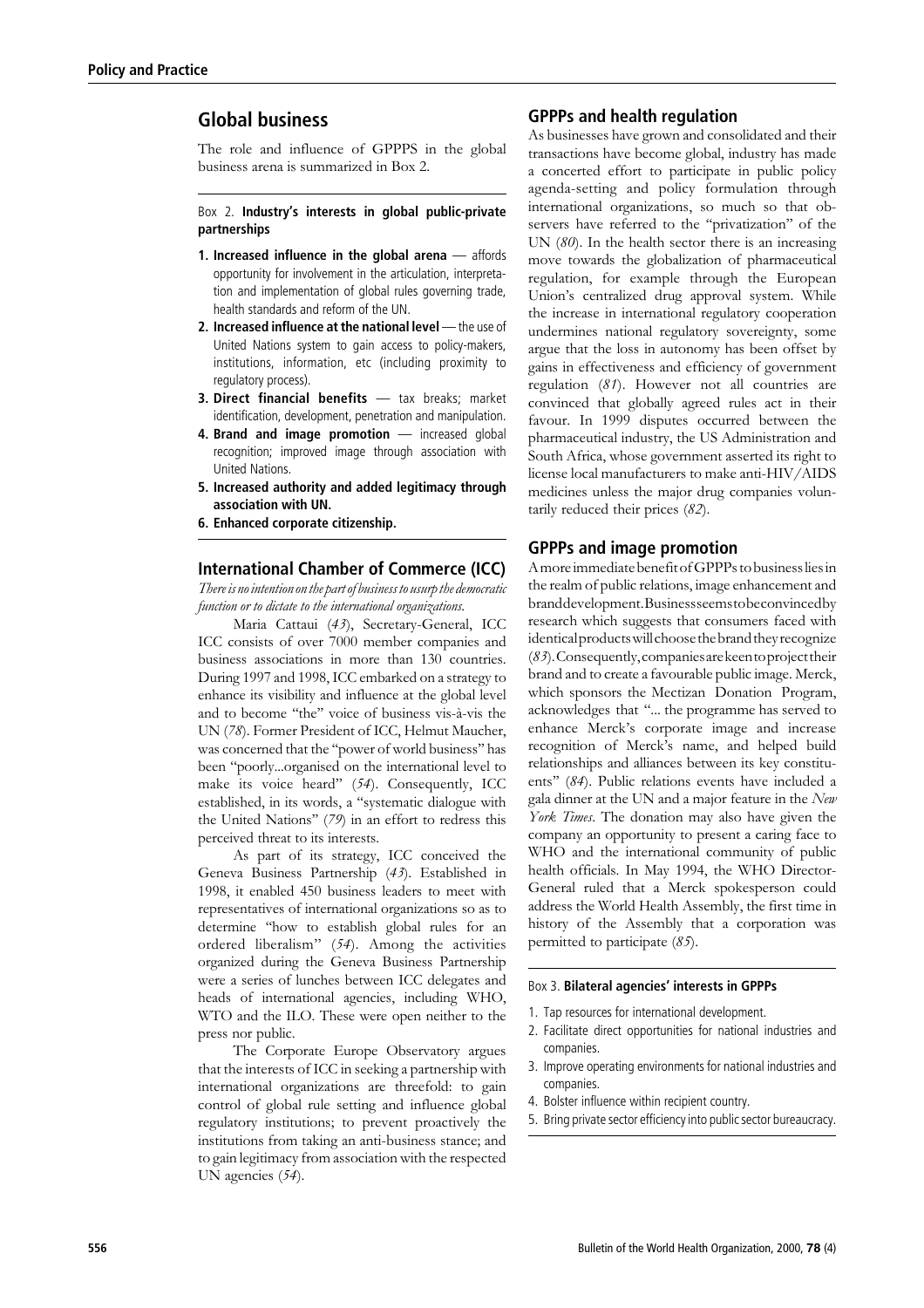## Bilateral organizations and OECD governments

Many bilateral organizations are beginning to see the potential advantages of GPPPs (Box 3) and actively to seek collaboration with industry. USAID's New Partnership Initiative (1995) sought specifically to strengthen its work with small businesses; moreover, USAID is also active in a number of global-level health GPPPs, such as the Global Vitamin A Partnership. DFID argues that partnership is good for business and it ''is keen to develop a different way of working in partnership with the private sector which can play a key role in poverty alleviation'' (6). DFID suggests that three types of partnership models are beginning to emerge.

- . Those which improve the operating environment for business. In this type of partnership, business identifies the key legislative and regulatory reforms which would result in a more favourable investment climate, and DFID facilitates access to government officials and provides technical assistance to assist recipient countries with the envisioned reforms.
- . Those which strengthen the socioeconomic environment through investment in social infrastructure so as to create more healthy employees or provide new market opportunities (e.g. in Bangladesh DFID supports an initiative by the local private sector to improve the health care of women workers in textile factories).
- . Those which involve the development of new products and business opportunities with developmental applications. ''DFID is prepared to share the risks of these developments where they would either not occur or would be less efficient without the Department's involvement. For example, early talks are underway between DFID and research-based pharmaceutical companies in the United Kingdom, on working together to develop new approaches to combat malaria'' (6). DFID policy statements emphasize partnership initiatives that involve DFID affiliation with private companies, and although mention is made that these public–private partnerships may involve international agencies, there is little discussion of how these relationships will be pursued (7).

The role of bilateral organizations has sometimes been crucial in the establishment of GPPPs. Thus Louis Currat, formerly with the Swiss Agency for Development and Cooperation, was instrumental in chairing informal discussions between industry and public officials while the Medicines for Malaria Venture was being established (29).

## Recipient countries<sup>d</sup>

Little is known about the perspectives of governments in low-income countries regarding the trend toward public–private health partnerships, although officials in ministries of health have made appreciative statements when they have been on the receiving end of drug donations or tiered pricing discounts. With respect to the UNAIDS Bridging the Gap partnership, the Ugandan Minister of Health expressed his support, noting "we warmly welcome this initiative" (72). Similarly, the Egyptian Minister of Health hailed SmithKline Beechham's donation of Albendazole as an ''important public–private sector initiative that promises to stimulate enormous progress in our efforts to eliminate lymphatic filariasis globally'' (86).

However, when it is perceived that due process has not been observed or when partnerships have been seen to exclude ministry officials, reactions have been less favourable. After the recent launch of UNAIDS/Bristol–Myers Squibb's Secure the Future partnership, the governments of both Namibia and South Africa initially rejected the partnership claiming that they had not been consulted in its design as they had only been represented by academic institutions (87). Questions were also raised about the ethics of conducting clinical trials in Africa where the drugs will be unaffordable, and the training of African physicians in the US on drug regimens, methods and equipment that are unavailable in Africa (74).

Even where recipient ministries are more fully involved, it is conceivable that the availability of relatively large amounts of external resources for partnership programmes, initiated at the global level, will have a number of potentially negative consequences. Initiatives may divert resources to health problems considered of lower national priority and these may create or exacerbate internal rivalries for control over funds and other resources. Many partnerships, particularly those that are productbased, depend on major inputs from recipient countries (e.g., drug distribution, infrastructure development, training, etc.). For example, in the United Republic of Tanzania, as one consequence of the donation of azithromycin by Pfizer and Co., the head of preventive services in the ministry of health has been seconded to the trachoma control programme so as to oversee the donation programme. For example, in the case of EPI the vaccine cost per fully immunized child is estimated at US\$ 1.50, whereas the full cost (including salaries, facilities, training, etc.) is US\$ 15.00 (88). Not only does this raise questions concerning the rational allocation of counterpart funds, but also how effectively initiatives are likely to be implemented where national ownership is lacking. The donation of the combination antimalarial drug Malarone by Glaxo Wellcome to Kenya has raised a number of dilemmas and challenges for the government (89). First, there are claims that the drug by-passed the routine regulatory processes and it appears on neither the Kenya essential drug nor the WHO Model List of Essential Drugs. Second, the lack of legislation preventing private sector use coupled with the likelihood that public sector workers will use Malarone as a first-line

<sup>d</sup> While the term low-income may be more value-neutral, we use the term recipient in that this characterises the role of low-income governments in most GPPPs.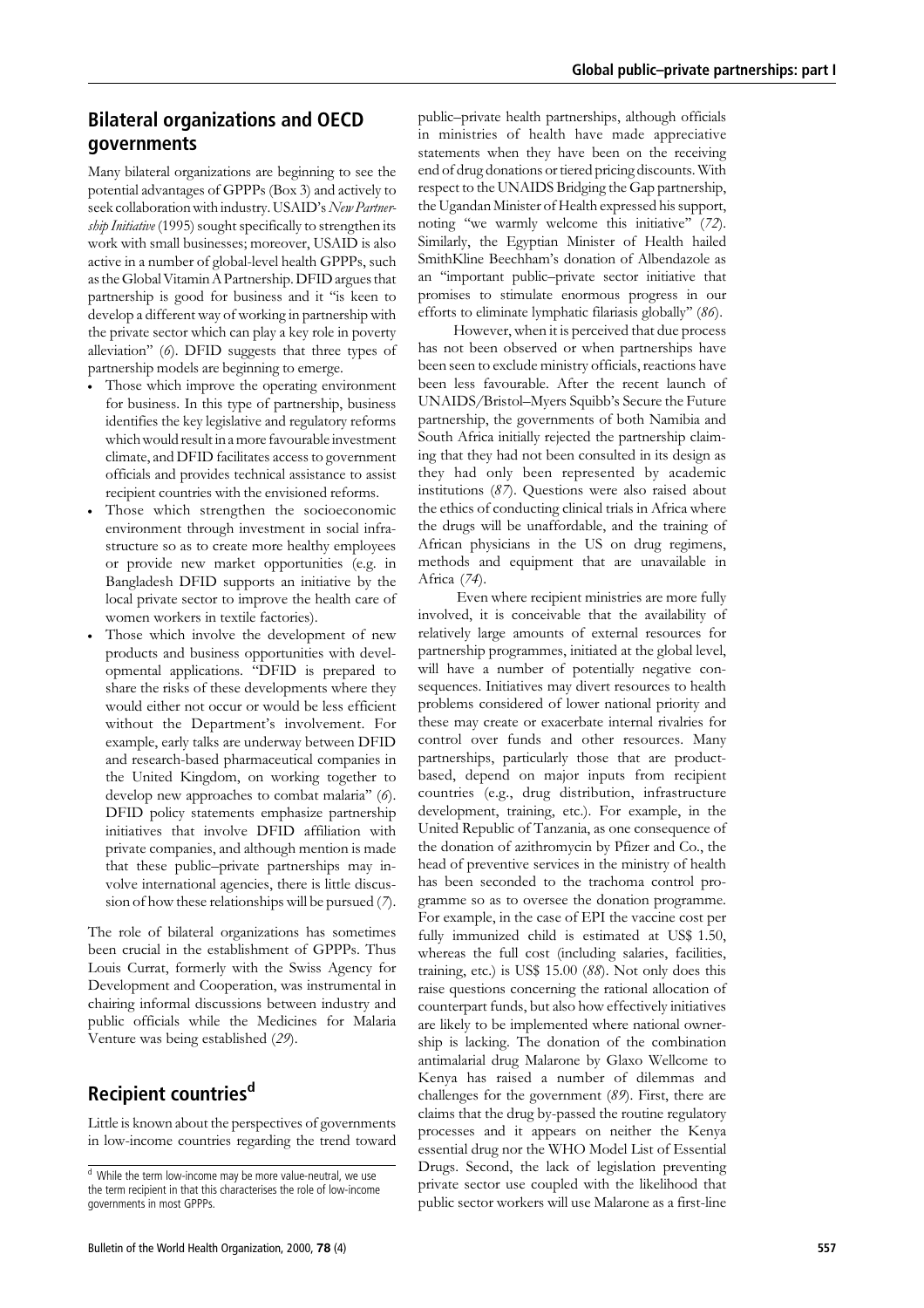treatment will make it difficult to prevent drug resistance from developing. A Donor Coordination Group was recently initiated by Merck & Co. to identify ways that companies could collaborate in reducing the burden placed on ministries of health involved in these programmes (90).

### Box 4. Recipient's interests and concerns regarding **GPPPs**

- 1. Appreciative of additional resources targeted at select health problems and opportunities to strengthen existing infrastructures.
- 2. Ministry of Health officials concerned about initiatives in which they are not sufficiently involved.
- 3. There is concern that GPPPs may divert domestic resources from national priorities, or other needs.
- 4. Donation programmes may provide more opportunities for corruption or leakage from the programme into other sectors.

Finally, it remains to be seen how developing countries will react to the trend of shifting technical and normative discussions from WHO forums (where developing countries have some representation) to governing boards and technical advisory committees of the GPPPs (where it appears that they are less well represented).

## **Conclusions**

This article sets the background and context to a changing landscape of collaboration within international health and development. Where international health was once dominated by the public sector through UN agencies and bilateral organizations, with some NGO participation, today there is greater pluralism — more actors, and much closer involvement of the corporate sector. One of the most recent, and arguably most significant, areas of collaboration is through what we have termed GPPPs — forms of organization which transcend national boundaries, and bring together a number of different partners to pursue particular health goals.

There are many reasons why more organizations are embarking on health partnerships at both global and national levels. Shifting ideologies and trends in globalization have highlighted the need for closer global governance, an issue for both private and public sectors. We suggest that at least some of the support for GPPPs stems from this recognition, and a desire on the part of the private sector to be part of global regulatory decision-making processes. There is also increasing recognition that the actions of one sector or organization reverberate on others, and searching for common ground may be fruitful and lead to ''win-win'' interactions in an increasingly interdependent world. This has provided a forceful justification for the creation of public–private partnerships.

However, while there are many positive aspects to these new GPPPs, there is also a great deal of uncertainty and some cause for concern. We have argued that public and private sectors are driven by differing ethos and principles, but how these unique attributes will be affected by partnerships remains to be seen. Are all partners equally influential in all situations and do differing levels of influence matter where all are allied in a common purpose? The underresourced UN's resolute drive towards collaboration with the private sector derives, at least in part, from a position of financial weakness. This, coupled with the perception that many UN agencies are over-bureaucratic and inefficient, may undermine UN influence within GPPPs. The nature and extent to which the act of partnering with the commercial sector transforms the perceived authority and neutrality of the multilateral actors is too early to judge, but undefined guidelines and limited public disclosure of information surrounding GPPPs do raise questions. For example, recipient country partners may be excluded from GPPP decision-making. This type of omission is likely to be exacerbated as avenues for effective national interest articulation through UN channels are circumscribed in favour of mechanisms for global governance through GPPPs. In part II of this article we address some of these concerns, suggesting a conceptual framework for describing GPPPs, and raising a number of questions for future governance of GPPPs concerning representation, accountability, competency and resources. Finally, we suggest that research in this area is essential.  $\blacksquare$ 

## Acknowledgements

Sissel Brinchman, Joseph Cook, Tim Evans, Allan Foster, Karin Holm, Adetokunbo O. Lucas, David Mabey, Anne Mills, Michael Reich, Trudie Stubbs, Derek Yach and staff of the Health Policy Unit, London School of Hygiene and Tropical Medicine, are thanked for sharing their views and documents with us. Linda Amarfio is thanked for assistance in preparing Fig.1.

## Résumé

## Partenariats mondiaux public-privé : partie I – un nouveau développement dans le domaine de la santé ?

La prolifération des partenariats public-privé est en train de remodeler rapidement le paysage sanitaire international. Cette première partie d'un article en deux volets décrit la nature multiforme du partenariat et examine les

ambiguïtés, tant sur le plan de la définition que sur le plan conceptuel, qui entourent ce terme. Après avoir défini les partenariats mondiaux public-privé (PMPP) en faveur du développement sanitaire, nous analysons les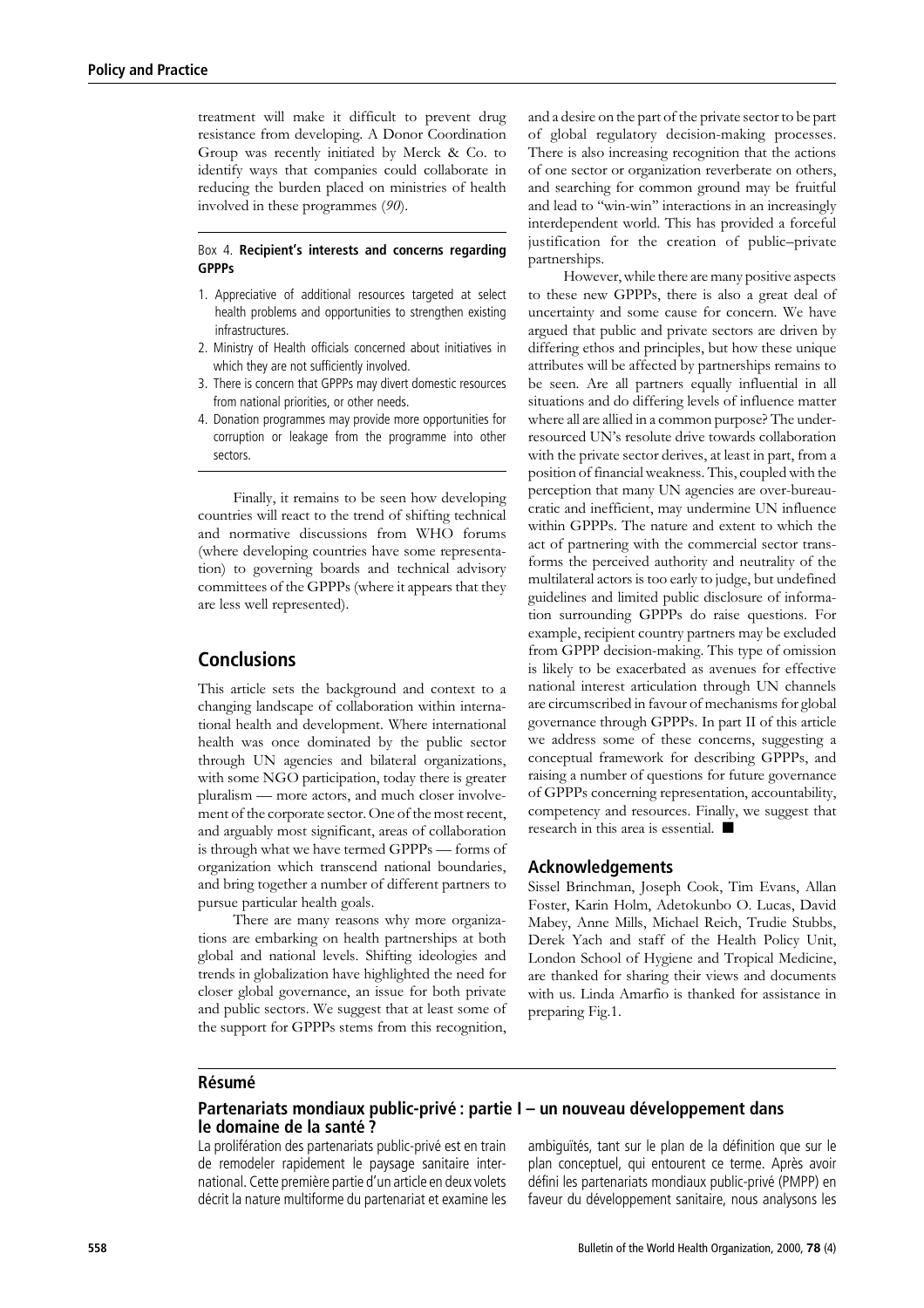facteurs qui ont conduit au rapprochement des acteurs du secteur public et du secteur privé et nous examinons les conséquences de la tendance aux partenariats entre les organisations des Nations Unies (y compris la Banque mondiale) et des entités commerciales dans le secteur de la santé. Des facteurs génériques tels que la mondialisation et la désillusion vis-à-vis des Nations Unies, et des facteurs spécifiques au domaine de la santé, comme l'échec commercial du développement de produits contre les maladies rares, sont examinés. L'article passe en revue, dans l'optique des partenariats public-privé, les intérêts, politiques, pratiques et préoccupations des

organisations des Nations Unies, des partenaires du secteur privé à but lucratif, des organisations bilatérales et des gouvernements des pays à faible revenu. Alors que les PMPP apportent des ressources bienvenues pour faire face aux problèmes de santé internationale, nous relevons un certain nombre de questions concernant ce nouveau type d'organisation. La partie II, qui sera publiée dans un prochain numéro du *Bulletin*, présentera un cadre conceptuel pour l'analyse des PMPP dans le domaine de la santé et examinera les problèmes qui pourraient se poser.

## Resumen

## Fórmulas de asociación mundiales entre los sectores público y privado: parte I -¿un nuevo avance en el campo de la salud?

La proliferación de formas de colaboración entre los sectores público y privado está reconfigurando rápidamente el panorama sanitario internacional. En este artículo (parte I de dos sobre el tema) se detalla la naturaleza cambiante de esas asociaciones y se analizan las ambigüedades definicionales y conceptuales que rodean esa expresión. Después de definir las fórmulas de asociación mundiales entre los sectores público y privado (FAMPP) para el desarrollo sanitario, analizamos los factores que propician la convergencia de los actores públicos y privados y examinamos las consecuencias de la tendencia hacia la formación de alianzas entre organismos de las Naciones Unidas (incluido el Banco Mundial) y entidades comerciales del sector sanitario. Se analizan factores genéricos como la globalización y las

reacciones de decepción ante las Naciones Unidas, y factores específicos del sector de la salud, como los fallos del mercado en el desarrollo de productos "huérfanos". Se examinan los intereses, políticas, prácticas y preocupaciones de las Naciones Unidas, del sector privado con fines de lucro, de organizaciones bilaterales y de los gobiernos de paíes de bajos ingresos en relación con las FAMPP. Si bien éstas reportan recursos muy necesarios para abordar los problemas sanitarios internacionales, hemos destacado aquí varios aspectos de la nueva fórmula organizacional que suscitan preocupación. En la segunda parte del artículo, que se publicará en un futuro número del *Bulletin*, se presenta un marco conceptual para analizar las FAMPP para la salud y se examinan los problemas planteados.

### References

- 1. Pearson LB. Partners in development: Report of the Commission on International Development. London: Commission on International Development, 1969.
- 2. Shaping the 21st century: the contribution of development cooperation. Paris OECD, 1996.
- 3. Kickbusch I, Quick J. Partnerships for health in the 21st century. World Health Statistics Quarterly, 1998, 51: 68-74.
- 4. WHO guidelines on collaboration and partnerships with commercial enterprises. Geneva, World Health Organization, 1999 (Draft discussion document, 24 June 1999).
- 5. Partnership for development: proposed actions for the World Bank. Washington, DC, World Bank (Discussion paper, Partnerships Group, 20 May 1998).
- 6. Partnerships with business. London, Department for International Development, 1999.
- 7. Eliminating world poverty: <sup>a</sup> challenge for the 21st century. London, Department for International Development, 1997.
- 8. Walt G et al. Managing external resources in the health sector: are there lessons for SWAps? Health Policy and Planning. 1999, 14: 273–284.
- 9. The ties that bind? Weighing the risks and benefits of pharmaceutical industry sponsorship. Amsterdam, Health Action International, 1999 (Seminar Report).
- 10. Yach D. Personal communication, 28 July 1999.
- 11. Helping to correct the 10/90 gap: an overview, Global Forum for Health Research, Geneva, 1999.
- 12. Widdus R, Evans P. Lessons learned from the Children's Vaccine Initiative 1990–1999. Paper presented at: Third Global Forum for Health Research, Geneva, 9 June 1999.
- 13. Frost L, Reich M. Mectizan donation program: Origins, experiences, and relationships with co-ordinating bodies for onchocerciasis control. Boston, MA, Harvard School of Public Health, 1998.
- 14. The Malarone donation program: A story of partnership. Update 1. Cecatur, Georgia, Malarone Donation Program, December 1998.
- 15. WHO launches partnership with the pharmaceutical industry to help smokers Geveva, World Health Organization, Press Release WHO/4, 30 January 1999.
- 16. Fathalla MF. Contraception-21. Special Supplement on 'Contraception-21: The promise of private/public-sector collaboration, Journal of Gynaecology and Obstetrics (in press).
- 17. Willetts P. Pressure groups in the global system. London, Frances Pinter, 1982.
- 18. Mitchell-Weaver C, Manning B. Public-private partnerships in Third World development. The 20th Norma Wilkinson Memorial Lecture. Reading, Reading University, 1990.
- 19. Babai D. The World Bank and the IMF: rolling back the state or backing its role? In Vernon R, ed. The promise of privatisation: <sup>a</sup> challenge for American foreign policy. New York, Council on Foreign Relations, 1988: 254–285.
- 20. The Bank's relationship with NGOs: Issues and directions. Washington, DC, World Bank, 1998.
- 21. Sikkink K. Codes of conduct for transnational corporations: the case of the WHO/UNICEF code. International Organisation, 1986, 40 (4): 817–840.
- 22. Kanji N et al. Drugs policy in developing countries. London, Zed Books, 1992.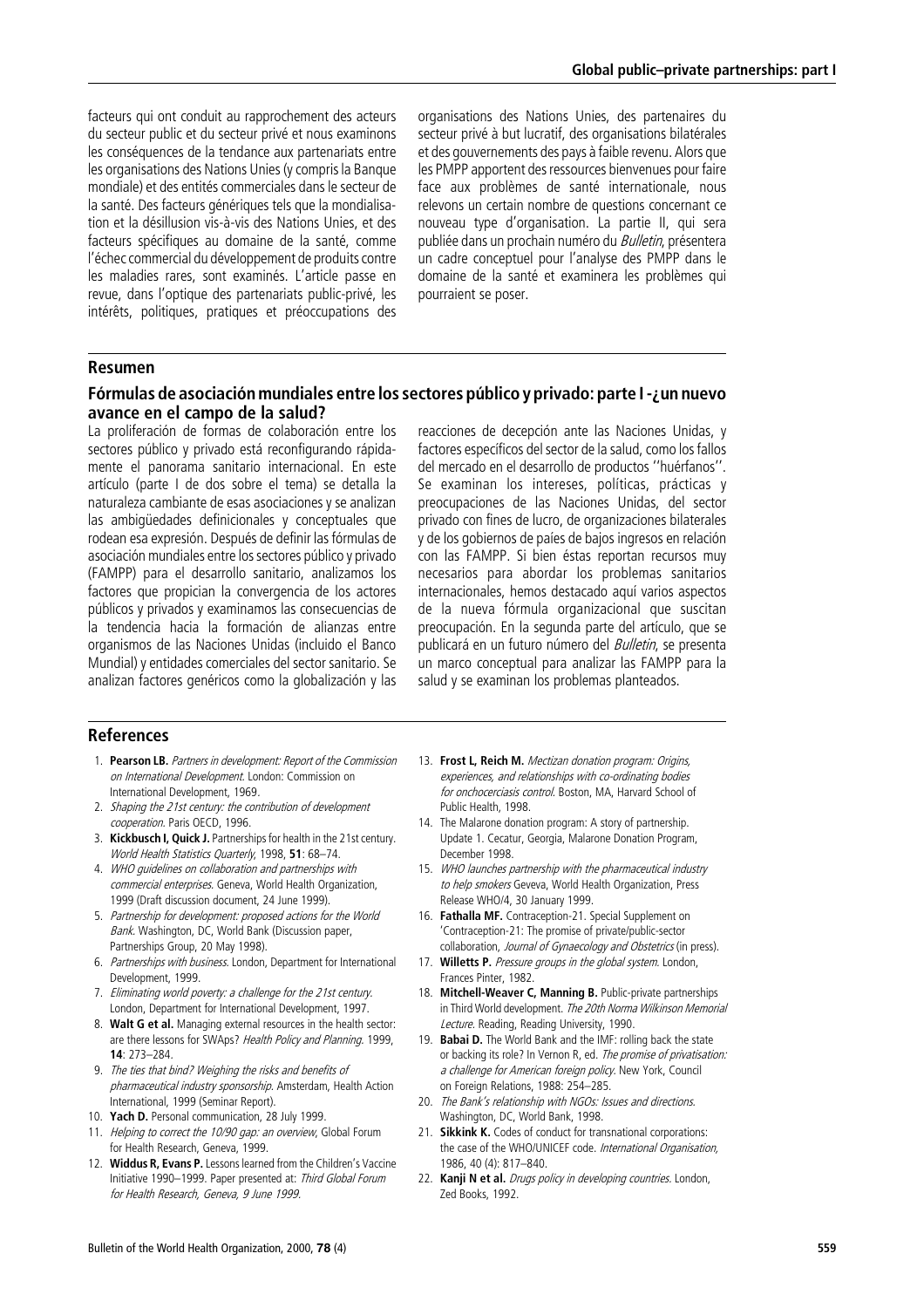- 23. Repositioning the WHO. The Fronomist May 1998.
- 24. Mills A. Leopard or chameleon? The changing character of international health economics. Tropical Medicine and International Health, 1997, 2: 963–977.
- 25. Dukes G. The contribution of the private sector: an introduction. Australian Prescriber, 1997, 20 (Suppl. 1): 74-75.
- 26. Peters G. Third party governments and public-private partnerships. Pittsburgh, PA, University of Pittsburgh, 1987.
- 27. Giddens A. The third way: the renewal of social democracy. Cambridge, Polity Press, 1998.
- 28. Goodfield J. A chance to live: the heroic story of the global campaign to immunize the world's children. New York, MacMillan, 1991.
- 29. Ridley R, Gutteridge WE, Currat LJ. New Medicines for Malaria Venture: a case study of the establishment of a public sector – private sector partnership. Paper presented at: Third Global Forum for Health Research, Geneva, 8–11 June 1999.
- 30. Beigbeder Y. Another role for an NGO: Financing a WHO programme – Rotary International and the eradication of poliomyelitis. Paper presented at: ACUNS Ninth Annual Meeting, Turin, Italy, 24–26 June 1996.
- 31. Harrison P, Lederberg J. Orphans and incentives: developing technologies to address emerging infections. Washington, DC, Institute of Medicine, National Academy Press, 1997.
- 32. Lucas A. Personal communication, 13 July 1999.
- 33. Batson A. Win-win interactions between the public and private sectors. Nature Medicine Vaccine Supplement, 1998, 4 (5): 487–491.
- 34. Mahoney RT, Maynard JE. The introduction of new vaccines into developing countries Vaccine, 1999, 17 (7–8): 646–652.
- 35. Pecoul B et al. Access to essential drugs in poor countries: a lost battle? Journal of the American Medical Association, 1999, 281: 361–367.
- 36. Intellectual property rights: summary report and recommendations of an international meeting, 13 August 1996. New York, International AIDS Vaccine Initiative, 1996.
- 37. Olliario P. Will the fight against tropical disease benefit from orphan drug status? Tropical Medicine and International Health, 1997, 2: 113–115.
- 38. Tarabusi CC, Vickery G. Globalisation in the pharmaceutical industry: Part I. International Journal of Health Services, 1998, 28: 67–105.
- 39. Tarabusi CC. Vickery G. Globalisation in the pharmaceutical industry: Part II. International Journal of Health Services, 1998,  $28: 281 - 303$
- 40. Batson A, Evans P, Milstien JB. The crisis in vaccine supply: a framework for action. Vaccine, 1994, 12: 963-965.
- 41. The CVI strategic plan managing opportunity and change: <sup>a</sup> vision of vaccination for the 21st century. Geneva, Children's Vaccine Initiative, 1998.
- 42. IAVI launches campaign for Global HIV Vaccine Purchase Fund. New York, International AIDS Vaccine Initiative Report, April– June 1998, 3 (2).
- 43. **Cattaui MS.** Business and the UN: common ground. *ICC Business* World. Paris, 3 August 1998.
- 44. No hiding place: business and the politics of pressure. London, Control Risks Group (unpublished paper, 1997).
- 45. Wapner P. Politics beyond the State: environmental activism and world civic politics. World Politics, 1995, 47: 311-340.
- 46. Vidal J. How Monsanto's mind was changed. The Guardian, 9 October 1999.
- 47. Auty R. Remarks made at parallel session number 7.1 at: Third Global Forum for Health Research, 8 June 1999, Geneva.
- 48. Wehrein P. Pharmaco-Philanthropy. Harvard Public Health Review, Summer 1999: 32–39.
- 49. UN and private sector need each other Kofi Annan. ICC Business World, 23 September 1998.
- 50. Unite power of markets with authority of universal values, Secretary-General urges at World Economic Forum. Press Release SG/SM/6448. New York, United Nations, 30 January 1998.
- 51. Joint Statement on Common Interests by UN Secretary-General and International Chamber of Commerce. Press Release SG/2043. New York, United Nations, 9 February 1998.
- 52. Secretary-General proposes global compact on human rights, labour, environment in address to World Economic Forum in Davos. Press Release SG/SM/6881. New York, United Nations, 1 February 1999.
- 53. Cattaui MS. Business community takes up Kofi Annan's challenge. Press Release, Paris, International Chamber of Commerce, 15 March 1999.
- 54. The Geneva business dialogue. Business, WTO and UN: joining hands to deregulate the global economy? Corporate Europe Observatory, 1998. Internet communication, July 1999 at http://www.globalpolicy.org/socecon/tncs/maucher.htm
- 55. Business works with UNTAD to boost investment in Africa. UNCTAD Press Release. TAD/INF/2789. Geneva, UNCTAD, 19 January 1999.
- 56. The global sustainable development facility. Internal document. New York, United Nations Development Programme, July 1998.
- 57. Karliner J et al. A perilous partnership: The United Nations Development Programme's flirtation with corporate collaboration. The Transnational Resource and Action Centre. Internet Communication, 12 March 1999 at http://www.corpwatch.org
- 58. Baxi U et al. Letter to James Speth, UNDP Administrator, 12 March 1999.
- 59. Klein N. UN pact with business masks real dangers. Toronto Star, 19 March 1999.
- 60. Klein N. The UN is losing sight of its goals. Toronto Star, 26 March 1999.
- 61. UNICEF: Bellamy warns against partnerships with private sector. UN Wire, Internet communication, 23 April 1999 at http:// www.unfoundation.org/unwire/archives/UNWIRE990423.cfm#2
- 62. Vitamin A: private companies to aid fortification effort. UN Wire, Internet communication, 17 March 1999 at http://www. unfoundation.org/unwire/archives/UNWIRE990317.cfm#6
- 63. Bellamy C. Public, private and civil society. Statement of UNICEF Executive Director to Harvard International Development Conference: Sharing responsibilities: public, private and civil society, Harvard University, Cambridge, MA, 16 April 1999.
- 64. Business partners for development. Undated document. Internet communication, 3 March 1999 at http://www.bpdweb.org/ overview.htm
- 65. Wolfenson J. Business partners for development. Speech to: World Bank Group Board Meeting on Corporate Citizenship, Washington, DC, 21 May 1997.
- 66. WHO/Private sector talks. Press Release WHO/64, Geneva, World Health Organization, 30 September 1998.
- 67. Brundtland GH. WHO the way ahead. Statement by the Director-General to the 103rd Session of the Executive Board. Geneva, World Health Organization, 25 January 1999.
- 68. Press Release WHO/3. Geneva, World Health Organization, 15 January 1996.
- 69. WHO and pharmaceutical industry to set up joint working group. Press Release WHO/75. Geneva, World Health Organization, 22 October 1998.
- 70. Buse K, Walt G. Global public-private health partnerships: part II — what are the issues for global governance? Bulletin of the World Health Organization, 2000, 78 (in press).
- 71. Leading companies to mobilize against global AIDS epidemic. Press Release. Geneva, UNAIDS, 23 October 1997.
- 72. UNAIDS launches initiative to help bridge gap in access to HIV/ AIDS-related drugs in developing world. Press Release. Geneva, UNAIDS, 5 November 1997.
- 73. HIV/AIDS: drug company to spend \$ 100 million in Southern Africa. Comments attributed to SG Cowal of UNAIDS. UN Wire, Internet communication, 6 May 1999 at http://www. unfoundation.org/unwire/archives/UNWIRE990506.cfm#4
- 74. Bristol–Myers Squibb ''Secure the Future'' announcement and media reaction. Internet posting from the Treatment Access Forum. Internet communication, 11 May 1999 at http:// www.hivnet.ch:8000/treatment-access/tdm